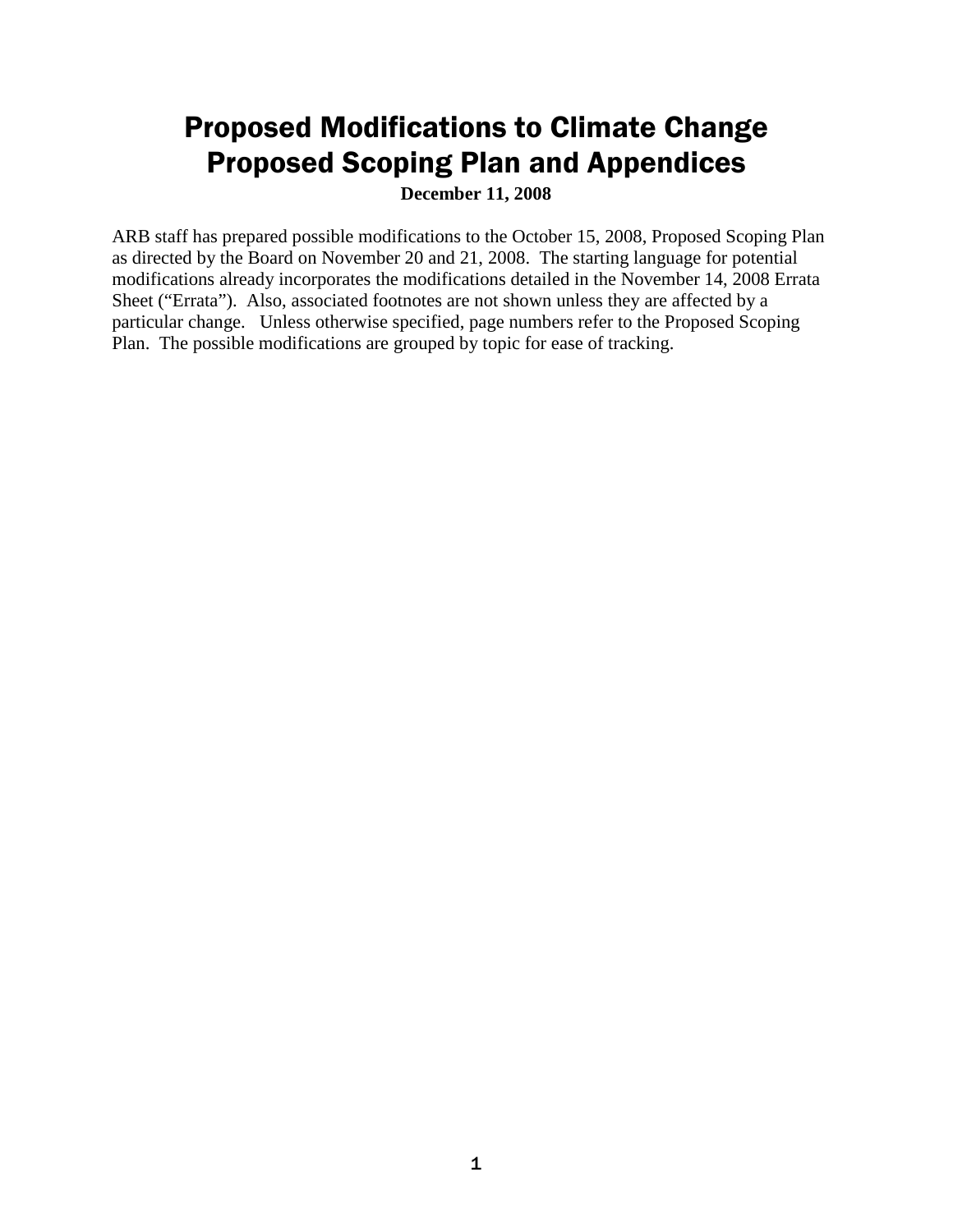| <b>Recommended Reduction Measures</b>                                                                                                                                          |            | <b>Reductions</b><br><b>Counted Towards</b><br>2020 Target (MMTCO <sub>2</sub> E) |  |
|--------------------------------------------------------------------------------------------------------------------------------------------------------------------------------|------------|-----------------------------------------------------------------------------------|--|
| ESTIMATED REDUCTIONS RESULTING FROM THE COMBINATION OF CAP-<br>AND-TRADE PROGRAM AND COMPLEMENTARY MEASURES                                                                    | 146.7      |                                                                                   |  |
| California Light-Duty Vehicle Greenhouse Gas Standards<br><b>Implement Pavley standards</b><br>$\bullet$<br>Develop Pavley II light-duty vehicle standards<br>$\bullet$        | 31.7       |                                                                                   |  |
| <b>Energy Efficiency</b><br>Building/appliance efficiency, new programs, etc.<br>Increase CHP generation by 30,000 GWh<br>$\bullet$<br>Solar Water Heating (AB 1470 goal)<br>٠ | 26.3       |                                                                                   |  |
| Renewables Portfolio Standard (33% by 2020)                                                                                                                                    | 21.3       |                                                                                   |  |
| Low Carbon Fuel Standard                                                                                                                                                       | 15         |                                                                                   |  |
| <b>Regional Transportation-Related GHG Targets</b>                                                                                                                             | $\sqrt{5}$ |                                                                                   |  |
| Vehicle Efficiency Measures                                                                                                                                                    | 4.5        |                                                                                   |  |
| <b>Goods Movement</b><br>Ship Electrification at Ports<br>$\bullet$<br>System-Wide Efficiency Improvements                                                                     | 3.7        |                                                                                   |  |
| <b>Million Solar Roofs</b>                                                                                                                                                     | 2.1        |                                                                                   |  |
| Medium/Heavy Duty Vehicles<br>Heavy-Duty Vehicle Greenhouse Gas Emission Reduction<br>$\bullet$<br>(Aerodynamic Efficiency)<br>Medium- and Heavy-Duty Vehicle Hybridization    | 1.4        |                                                                                   |  |
| High Speed Rail                                                                                                                                                                | 1.0        |                                                                                   |  |
| Industrial Measures (for sources covered under cap-and-trade program)<br><b>Refinery Measures</b><br>$\bullet$<br>Energy Efficiency & Co-Benefits Audits                       | 0.3        |                                                                                   |  |
| Additional Reductions Necessary to Achieve the Cap                                                                                                                             | 34.4       |                                                                                   |  |
| ESTIMATED REDUCTIONS FROM UNCAPPED SOURCES/SECTORS                                                                                                                             | 27.3       |                                                                                   |  |
| High Global Warming Potential Gas Measures                                                                                                                                     | 20.2       |                                                                                   |  |
| <b>Sustainable Forests</b>                                                                                                                                                     | 5.0        |                                                                                   |  |
| Industrial Measures (for sources not covered under cap and trade program)<br>Oil and Gas Extraction and Transmission                                                           | 1.1        |                                                                                   |  |
| Recycling and Waste (landfill methane capture)                                                                                                                                 | 1.0        |                                                                                   |  |
| <b>TOTAL REDUCTIONS COUNTED TOWARDS 2020 TARGET</b>                                                                                                                            |            | 174                                                                               |  |
| <b>Other Recommended Measures</b>                                                                                                                                              |            | <b>Estimated 2020 Reductions</b><br>(MMTCO <sub>2</sub> E)                        |  |
| <b>State Government Operations</b>                                                                                                                                             |            | $1 - 2$                                                                           |  |
| <b>Local Government Operations</b>                                                                                                                                             |            | <b>TBD</b>                                                                        |  |
| <b>Green Buildings</b>                                                                                                                                                         |            | 26                                                                                |  |
| Recycling and Waste (other measures)<br><b>Mandatory Commercial Recycling</b>                                                                                                  |            | 9.0                                                                               |  |

## Table 2: Recommended Greenhouse Gas Reduction Measures

 $\overline{\phantom{0}}$  $\overline{\phantom{a}}$ • Other measures Water Sector Measures 4.8 Methane Capture at Large Dairies 1.0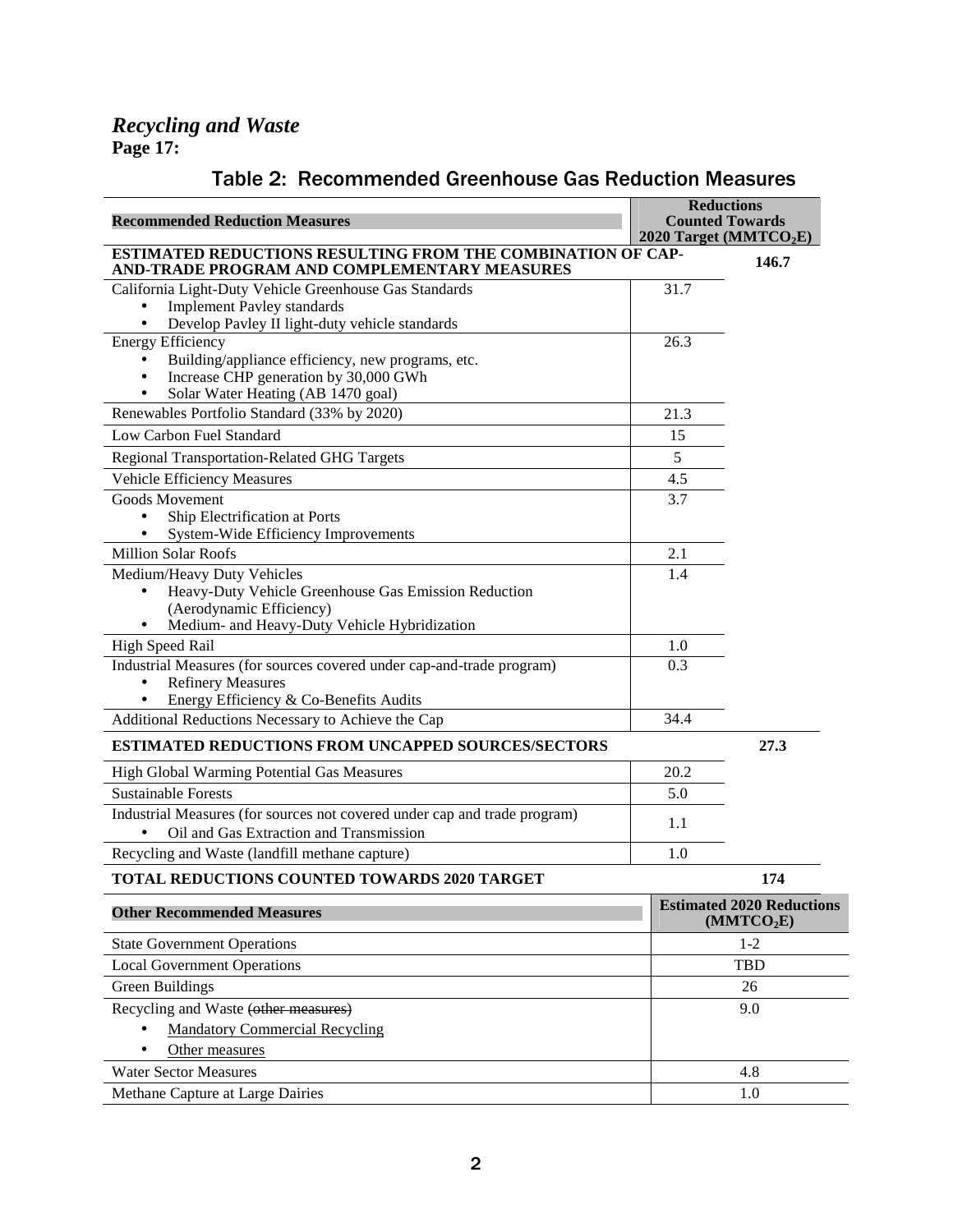#### **Page 62, sub-header:**

*Reduce methane emissions at landfills. Increase waste diversion, composting and other beneficial uses of organic materials, and mandate commercial recycling. Move toward zero-waste.* 

#### **Page 63, first full paragraph:**

 CIWMB, the California Department of Food and Agriculture, the Department of Recycling and Waste Management measures, including for commercial recycling and for As noted by ETAAC, recycling in the commercial sector could be substantially increased. This could will be implemented, for example, through voluntary or mandatory programs, including protocols, and enhanced partnerships with local governments., and The provision of appropriate financial incentives will be critical. ARB will work with CIWMB to develop and implement these types of programs. ARB will also work with Transportation, and others to provide direct incentives for the use of compost in agriculture and landscaping. Further, CIWMB will explore the use of incentives for all local jurisdictions to encourage the collection of residentially and commerciallygenerated food scraps for composting and in-vessel anaerobic digestion.

#### **Page 63:**

# Table 20: Recycling and Waste Sector Recommendation - Landfill Methane Capture and High Recycling/Zero Waste

| <b>Measure No.</b> | <b>Measure Description</b>                                                                                                                                                                                                                                                            |       | <b>Reductions</b>                               |
|--------------------|---------------------------------------------------------------------------------------------------------------------------------------------------------------------------------------------------------------------------------------------------------------------------------------|-------|-------------------------------------------------|
| $RW-1$             | Landfill Methane Control (Discrete Early Action)                                                                                                                                                                                                                                      |       |                                                 |
| $RW-2$             | Additional Reductions in Landfill Methane<br>Increase the Efficiency of Landfill Methane Capture                                                                                                                                                                                      |       | <b>TBD</b>                                      |
| $RW-3$             | High Recycling/Zero Waste<br><b>Mandatory Commercial Recycling</b><br>$\bullet$<br>Increase Production and Markets for Organic Products<br>٠<br>Anaerobic Digestion<br>٠<br><b>Extended Producer Responsibility</b><br>٠<br><b>Environmentally Preferable Purchasing</b><br>$\bullet$ |       | 9<br>$\overline{2}$<br><b>TBD</b><br><u>TBD</u> |
|                    |                                                                                                                                                                                                                                                                                       | Total | 10                                              |

## $(MMTCO<sub>2</sub>E$  in 2020)

#### **Appendix C, page C-161:**

# (RW-3) High Recycling/Zero Waste (RW-3) High Recycling/Zero Waste Mandatory Commercial Recycling Mandatory Commercial Recycling

#### **Appendix C, page C-161:**

Delete third full paragraph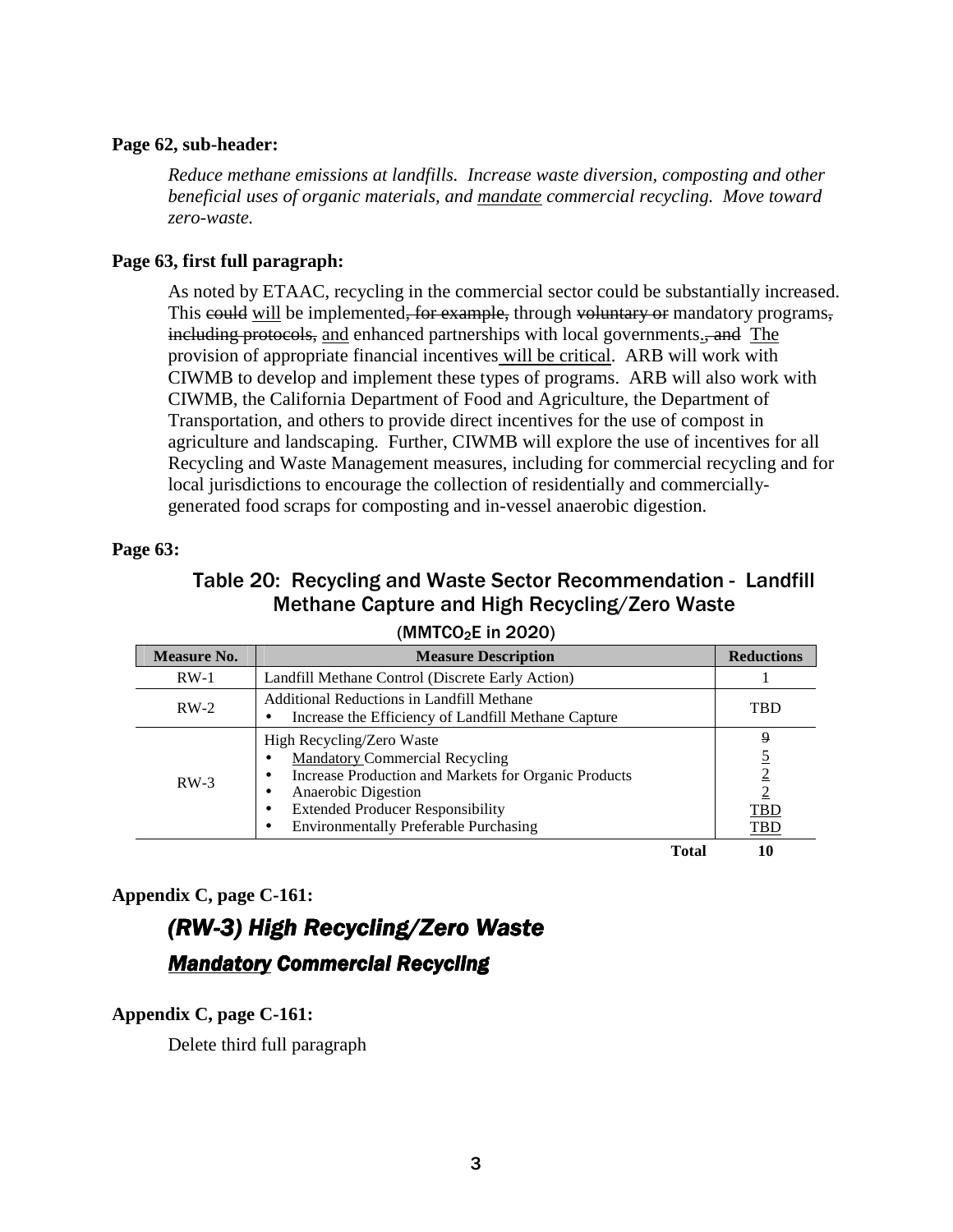#### **Appendix C, Page C-163:**

| Table 1                         |                                            |                               |                         |                                    |
|---------------------------------|--------------------------------------------|-------------------------------|-------------------------|------------------------------------|
| <b>Reduction Measure</b>        | <b>Potential 2020</b><br><b>Reductions</b> | <b>Net Annualized</b><br>Cost | <b>Proposed</b><br>Lead | <b>Adoption/</b><br>Implementation |
|                                 | MMTCO <sub>2</sub> E                       | (\$ Millions)                 | <b>Agency</b>           | <b>Timeframe</b>                   |
| RW-3: High Recycling/Zero Waste |                                            |                               |                         |                                    |
| <b>Mandatory Commercial</b>     | 5.0                                        | TBD                           | <b>CIWMB</b>            | TBD                                |
| Recycling                       |                                            |                               |                         |                                    |
| Increase Production and         | 2.0                                        | TBD                           | <b>CIWMB</b>            | TBD                                |
| <b>Markets for Compost</b>      |                                            |                               |                         |                                    |
| (studies underway for           |                                            |                               |                         |                                    |
| data development)               |                                            |                               |                         |                                    |
| Anaerobic Digestion             | 2.0                                        | TBD                           | <b>CIWMB</b>            | TBD                                |

### **Appendix C: Recycling and Waste Management**

## *Public Health*

 **Note: The updated health benefit values in Tables 30 and 31 (below) will be reflected as appropriate throughout the document.** 

 **Page 89:** 

## Table 30: Estimates of Statewide Air Quality-Related Health Benefits in 2020

| <b>Health Endpoint</b>                                       | <b>Health Benefits of</b><br><b>Existing Measures</b><br>and 2007 SIP<br>mean | <b>Health Benefits of</b><br><b>Recommendations in the</b><br><b>Proposed Scoping Plan</b><br>mean |
|--------------------------------------------------------------|-------------------------------------------------------------------------------|----------------------------------------------------------------------------------------------------|
| <b>Avoided Premature Death</b>                               | 3,700 12,000                                                                  | 400 780                                                                                            |
| Avoided Hospital Admissions for<br><b>Respiratory Causes</b> | 770 1,300                                                                     | 84 87                                                                                              |
| Avoided Hospital Admissions for<br>Cardiovascular Causes     | 1,400 2,600                                                                   | 150 170                                                                                            |
| Avoided Asthma and Lower Respiratory<br>Symptoms             | <del>110,000</del><br>190,000                                                 | 11,000 12,000                                                                                      |
| <b>Avoided Acute Bronchitis</b>                              | 8,700 15,000                                                                  | 910 980                                                                                            |
| <b>Avoided Work Loss Days</b>                                | 620,000<br>1,200,000                                                          | <del>67,000</del> 77,000                                                                           |
| <b>Avoided Minor Restricted Activity Days</b>                | 3,600,000<br>7,000,000                                                        | <del>380,000</del> 450,000                                                                         |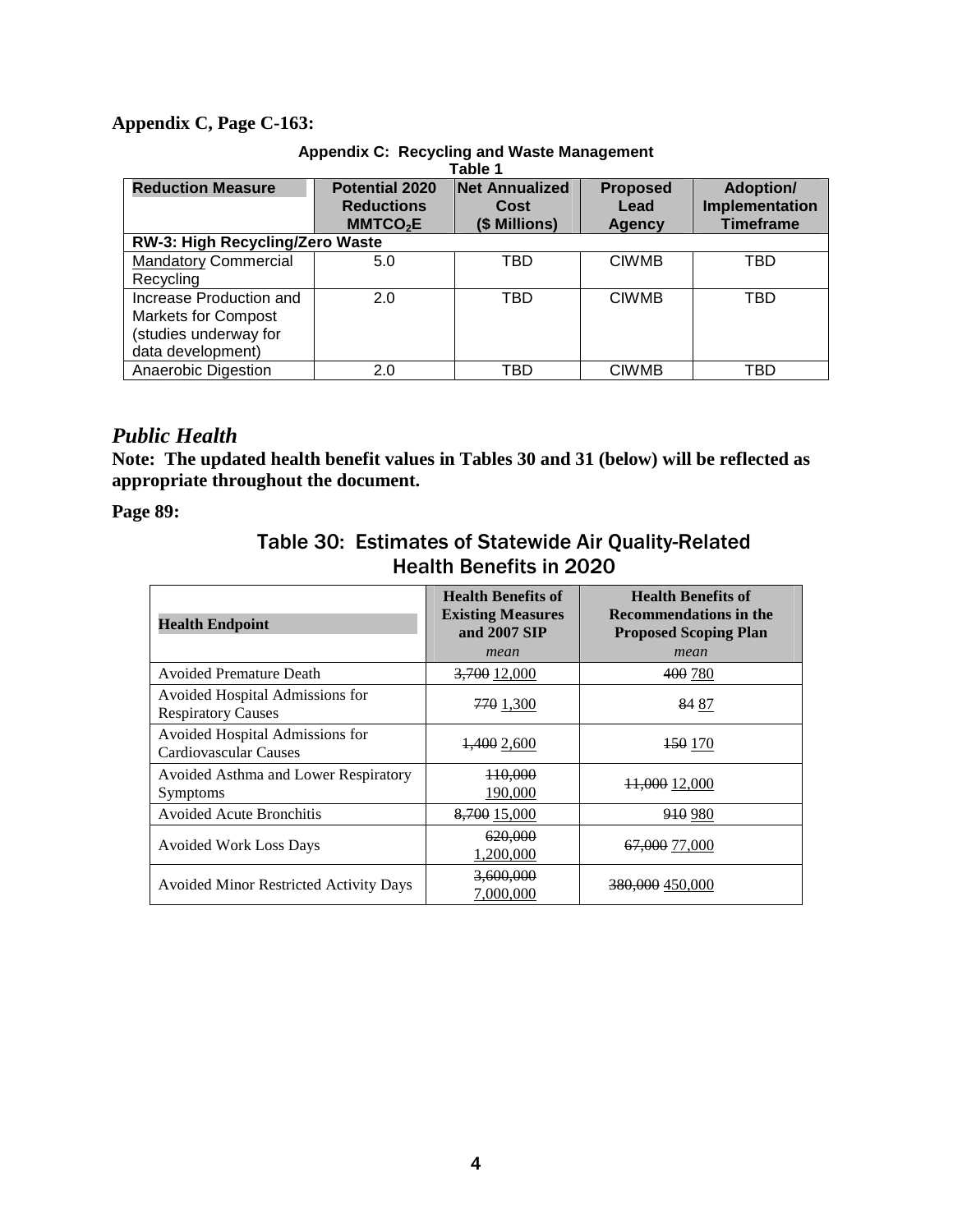#### **Page 92:**

## Table 31: Estimated Air Quality-Related Health Benefits of Existing Program, 2007 SIP, and Proposed Scoping Plan in the South Coast Air Basin, 2020

| <b>Health Impacts / Scenario</b>            | <b>Benefits from</b><br><b>Existing</b><br><b>Program</b> | <b>Additional</b><br><b>Benefits from</b><br><b>2007 SIP</b> | <b>Additional Co-</b><br><b>Benefits from</b><br><b>Proposed</b><br><b>Scoping Plan</b> |
|---------------------------------------------|-----------------------------------------------------------|--------------------------------------------------------------|-----------------------------------------------------------------------------------------|
| Premature Deaths Avoided                    | <del>1,600</del> 4,800                                    | 920 2,000                                                    | 200 360                                                                                 |
| Hospitalizations Avoided – Respiratory      | 330 550                                                   | 200 230                                                      | 4240                                                                                    |
| Hospitalizations Avoided – Cardiovascular   | 610 1,100                                                 | 360440                                                       | 78 77                                                                                   |
| Asthma & Lower Respiratory Symptoms Avoided | 46,000<br>80,000                                          | 28,000<br>35,000                                             | 5,900 6,200                                                                             |
| Acute Bronchitis Avoided                    | 3,800 6,400                                               | 2,300 2,800                                                  | 490 500                                                                                 |
| Work Loss Days Avoided                      | 270,000<br>510,000                                        | 160,000<br>220,000                                           | 35,000<br>38,000                                                                        |
| Minor Restricted Activity Days Avoided      | 1,600,000<br>3,000,000                                    | 940,000<br>1,300,000                                         | 200,000<br>220,000                                                                      |

#### **Page 93, fourth paragraph:**

 Using the previously described methodology that correlates emission reductions in the air basin with expected regional health benefits there would be an estimated  $\frac{11}{24}$  avoided premature deaths attributed to emission reductions that occur in Wilmington as a result of the Scoping Plan.

## *Green Building Strategy*   **Page 58, fifth paragraph:**

 ARB estimates that the greenhouse gas savings from green building measures as approximately 26 MMTCO<sub>2</sub>E, as shown in Table 18 below. Most of these reductions are accounted for in the Electricity, Waste, and Water<del>, and Transportation</del> sectors. Because of this, ARB has assigned all emissions reductions that occur as a result of green building strategies to other sectors for purposes of meeting AB 32 requirements, but will continue to evaluate and refine the emissions from this sector. As such, this strategy will require implementation from various entities within California, including CEC, PUC, State Architect, and others, each taking the lead in their area of authority and expertise.

## *Voluntary Renewables*

#### **Executive Summary, page ES-5, third bullet:**

 5. Cap-and-Trade Program: The plan provides additional detail on the proposed cap- and-trade program including a discussion regarding auction of allowances, a discussion of the proposed role of offsets, the role of voluntary renewable power purchases, and additional detail on the mechanisms to be developed to encourage voluntary early action.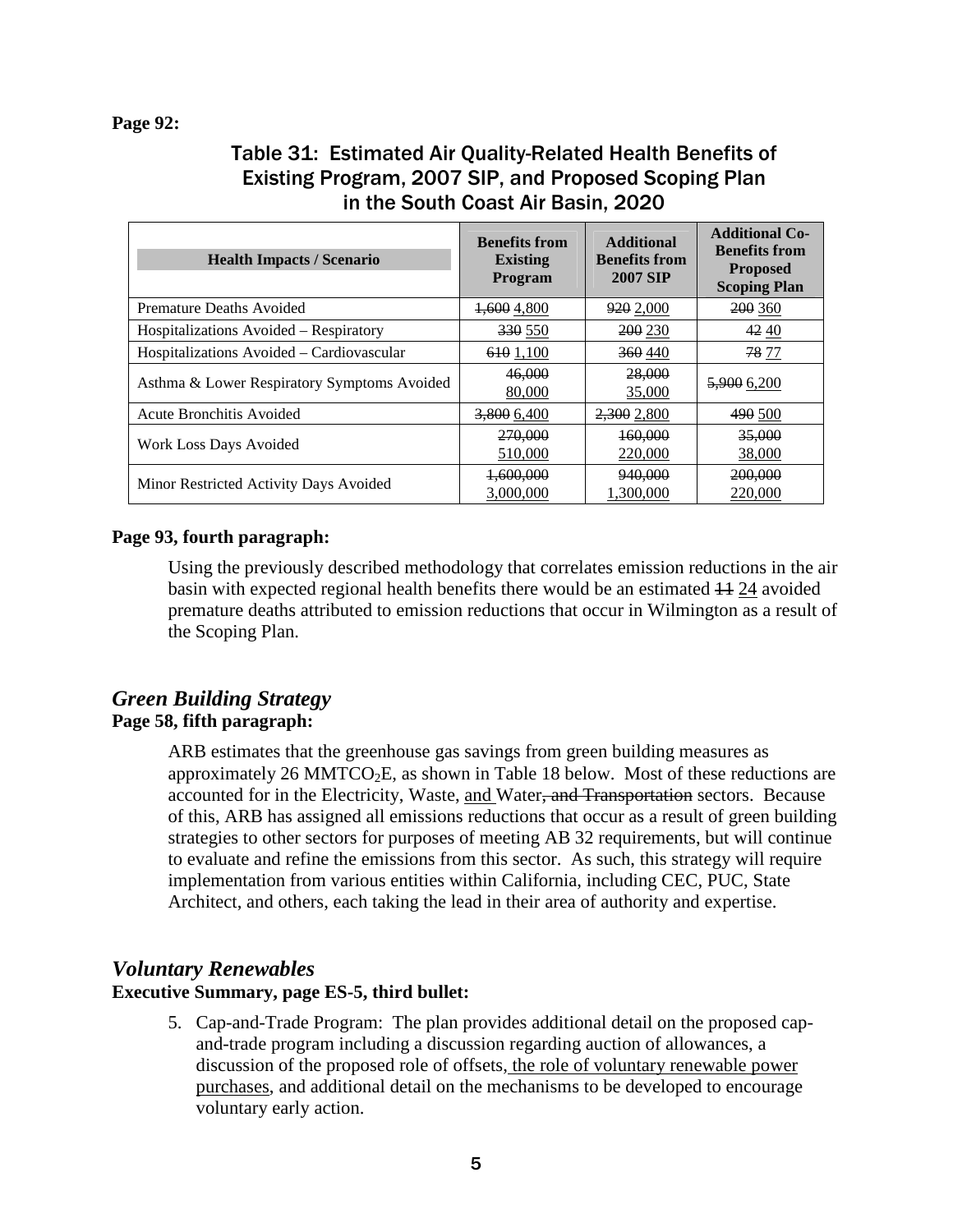#### **Page 69, second full paragraph:**

 Allowance set-asides, in addition to being used to potentially reward voluntary early actions by facilities that will be included in the cap-and-trade program, could also be used to reward voluntary early action at other facilities not covered by the cap and to ensure that voluntary actions, such as voluntary renewable power purchases by individuals, businesses, and others, serve to reduce greenhouse gas emissions under the cap. An early action allowance set-aside could be utilized both by entities that are covered by the cap, and by those who develop emissions reducing projects outside of the cap, or purchase the reductions associated with those projects, and have not sold or used them. Additional discussion of voluntary offsets is included in Appendix C.

#### **Page 70, second set of bullets:**

Possible uses of allowances and of the revenue generated under the program include:

 • **Reducing costs of emissions reductions or achieving additional reductions –**  Funding energy efficiency and renewable resource development could lower overall costs to consumers and companies, and provide the opportunity to achieve greater emissions reductions than would otherwise be possible. Program revenues could be used to fund programs directly, or create financial incentives for others. Allowance set-asides could also be used to provide incentives for voluntary renewable power purchases by individuals and businesses, and for increased energy efficiency.

## *California Cap-and-Trade Program*

**Page 31, third paragraph, first bullet; and Appendix C, page C-15, second paragraph, first bullet:** 

• In-state electrical generating facilities that emit over  $25,000$  metric tons  $CO<sub>2</sub>E$  per year (anthropogenic emissions only), # including imports not covered by a WCI Partner jurisdiction

#### **Footnote to the first bullet:**

 *# Only anthropogenic emissions are proposed to be covered under the cap.* Allowances will not be required for combustion emissions from carbon-neutral projects.

#### Page 31, third paragraph, second bullet; and Appendix C, page C-15, second paragraph,  **second bullet:**

• Large industrial facilities that emit over  $25,000$  metric tons  $CO<sub>2</sub>E$  per year (anthropogenic emissions only), including high global warming potential gases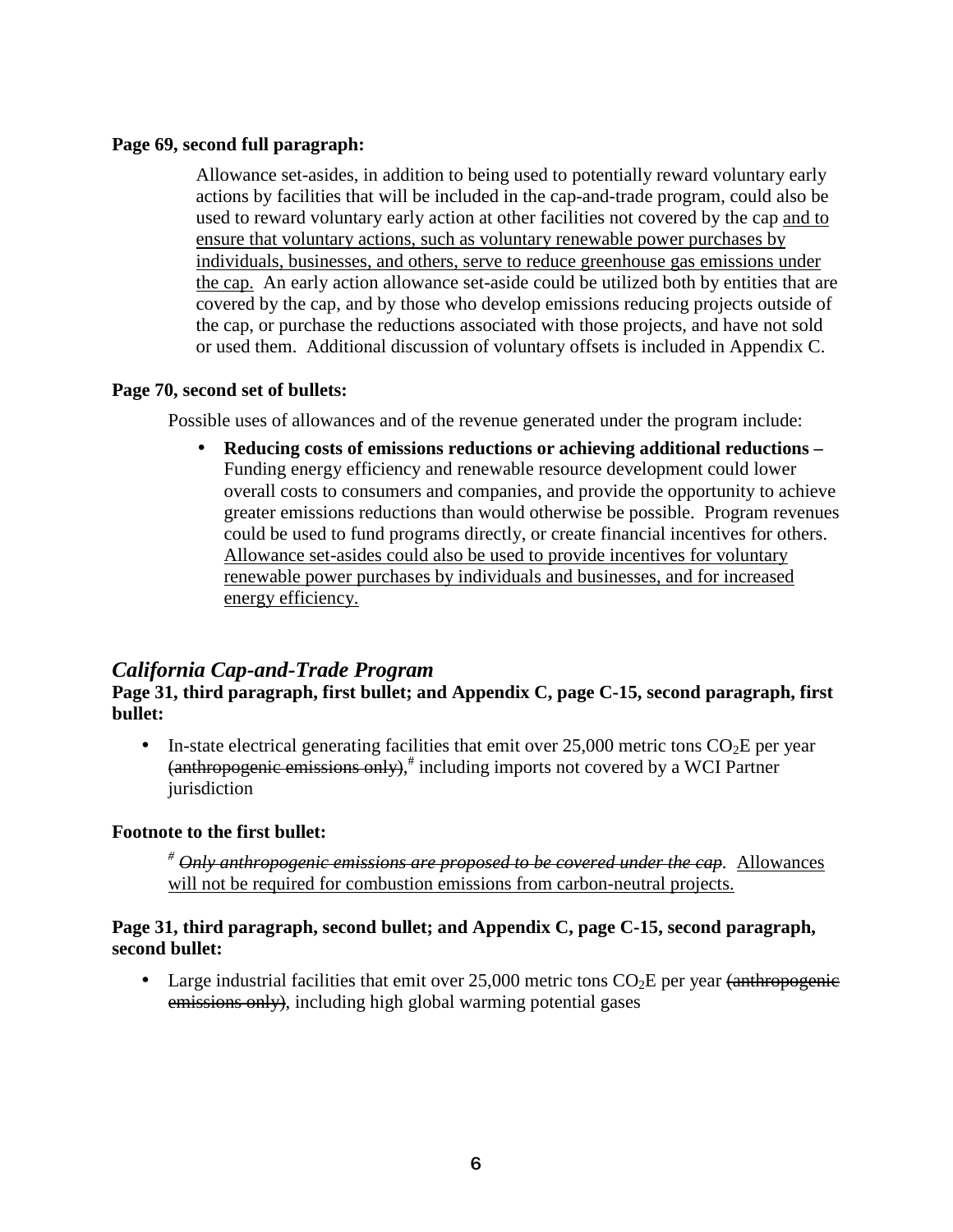#### **Page 31, third paragraph, third bullet; and Appendix C, page C-15, second paragraph, third bullet:**

 • Upstream treatment of industrial fuel combustion at facilities with emissions at or below  $25,000$  metric tons  $CO<sub>2</sub>E$  per year <del>(anthropogenic emissions only)</del>, and all commercial and residential fuel combustion regulated where the fuel enters into commerce.

#### **Appendix B, Errata to page B-12:**

Delete definitions of "anthropogenic" and "biogenic"

#### *Allowances and Revenues*  **Page 36, first full paragraph:**

 The Market Advisory Committee also recommended the eventual transition to full auction within the cap-and-trade program, noting that a system in which California ultimately auctions all of its emission allowances is consistent with fundamental objectives of cost-effectiveness, fairness and simplicity. ARB agrees that the transition to 100 percent auction, with auction revenue going to further the policy objectives of California's climate change program, is a worthwhile goal for distributing allowances. ARB expects that California will auction significantly more than the WCI minimum levels and will transition to 100 percent auction. However a broad set of factors must be considered in evaluating the potential timing of a transition to a full auction including competiveness, potential for emissions leakage, the effect on regulated vs. unregulated industrial sectors, the overall impact on consumers, and the strategic use of auction revenues.

## *Sustainable Forests*   **Page 63, first paragraph under Chapter 16:**

 The 2020 Proposed Scoping Plan target for California's forest sector is to maintain the current 5 MMTCO2E of sequestration through sustainable management practices, potentially including reducing the risk of catastrophic wildfire, and the avoidance or mitigation of land-use changes that reduce carbon storage.

### **Page 65, first paragraph:**

 Going forward there are a number of forestry-related strategies that can play an important role in California's greenhouse gas emissions reduction efforts. Biomass resources from forest residue will factor into the expansion of renewable energy sources (this is currently accounted for in the Energy sector). Similarly, no reductions are yet attributed to future actions to reduce wildfire risk, but that accounting will be done following implementation. Similarly, fuels management strategies have the potential to reduce the risk of catastrophic fires. However, fuels management needs to be evaluated to determine whether, and if so under what circumstances, quantifiable greenhouse gas emission reductions are achieved. Additionally, public investments to purchase and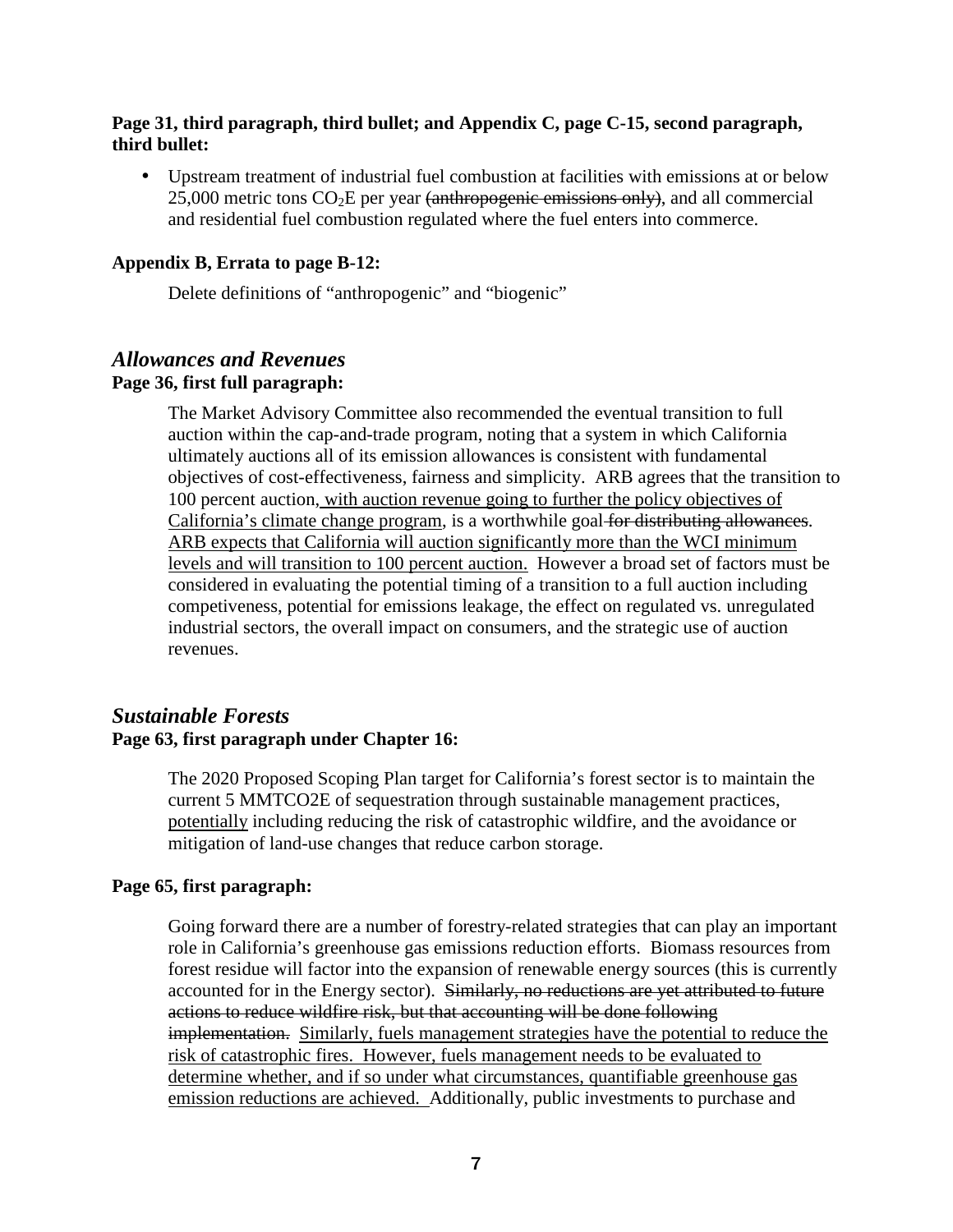preserve forests and woodlands would also provide greenhouse gas emission reductions that will be accounted for as projects are funded and urban forest projects can also provide the dual benefit of carbon sequestration and shading to reduce air conditioning load.

#### **Appendix C, Page C-167, third paragraph:**

 Remove the third paragraph (beginning with "The most significant opportunities…") related to estimated GHG reductions from biomass power as further work is needed to accurately determine the estimated benefits.

#### **Appendix C, Page C-167, fourth paragraph:**

Sequestration and avoided fire emissions will The five opportunities for additional reductions above could potentially produce another 2 MMTCO2E benefits in 2020 over and above the 5 MMT sustainable forest target. Conservation and forest fuel management implementation approaches are already underway, and will provide guaranteed reductions in 2020 through proposition funds 40, 50, and 84. Investment in afforestation/reforestation in the near-term will lead to significant long-term benefits of more than 23 MMTCO2E per year by 2050, though site preparation activities may result in emissions in 2020. Offset market opportunities for forest management activities have been identified for about 0.5 MMTCO2E of the total 2 MMTCO2E annual benefits in 2020 and up to 13 MMTCO2E in 2050 from both reforestation and forest management. The adoption of additional forestry protocols for actions under other strategies may enhance GHG benefits from markets. Strengthening the funding base for the California Forest Improvement Program (CFIP) will provide future consistency to support ongoing Afforestation/reforestation and potentially emission reducing fuels Fuels treatment activities. Increased activity across the State, and the associated GHG reductions, could be maintained if the CFIP program funding were more continuous.

#### **Appendix C, Page C-169, second paragraph, second bullet:**

Timber Stand Improvement: These activities include 1) removing hardwoods and increasing conifer stocking restoring conifer areas to full productivity by reduction of undesirable species and restocking with native species, 2) thinning stands to increase the growth rate for remaining trees, 3) optimizing rotation age from a carbon life cycle perspective, 4) planting additional trees where the existing stocks are not fully utilizing the biological potential of the site. The additional value of the carbon will provide the incentive for the private landowners to make the additional investment in their lands to better utilize the growth potential.

#### **Appendix C, Page C-170, last paragraph, first bullet:**

State and federal fuels treatment: Large, uncontrolled wildfires and the associated GHG emissions can be avoided through mechanical treatment. Mechanical fuel treatment can include crushing brush and other fuels as well as removing trees that serve as ladder fuels to the crown. Fuels management strategies have the potential to reduce the risk of